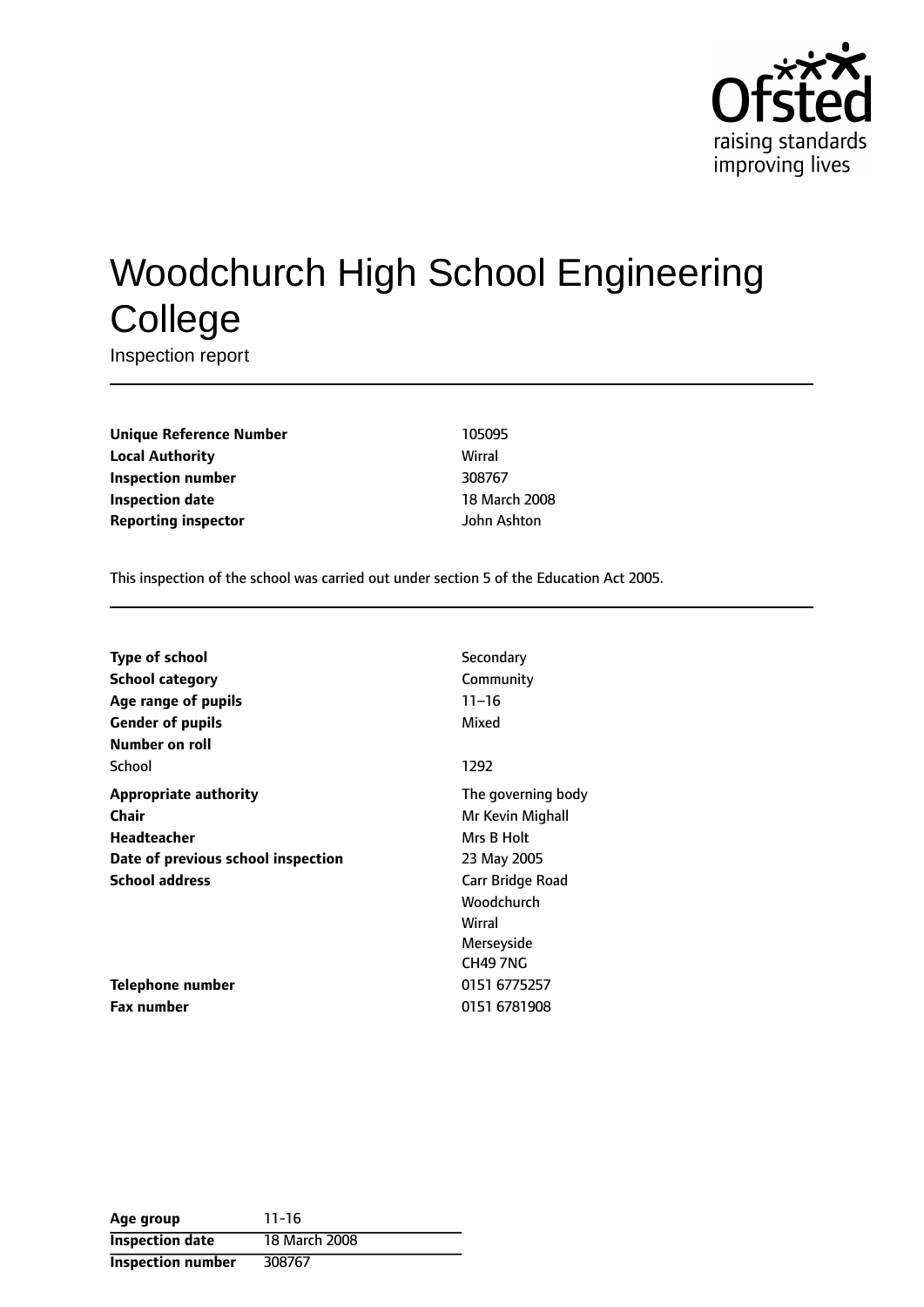.

© Crown copyright 2008

#### Website: www.ofsted.gov.uk

This document may be reproduced in whole or in part for non-commercial educational purposes, provided that the information quoted is reproduced without adaptation and the source and date of publication are stated.

Further copies of this report are obtainable from the school. Under the Education Act 2005, the school must provide a copy of this report free of charge to certain categories of people. A charge not exceeding the full cost of reproduction may be made for any other copies supplied.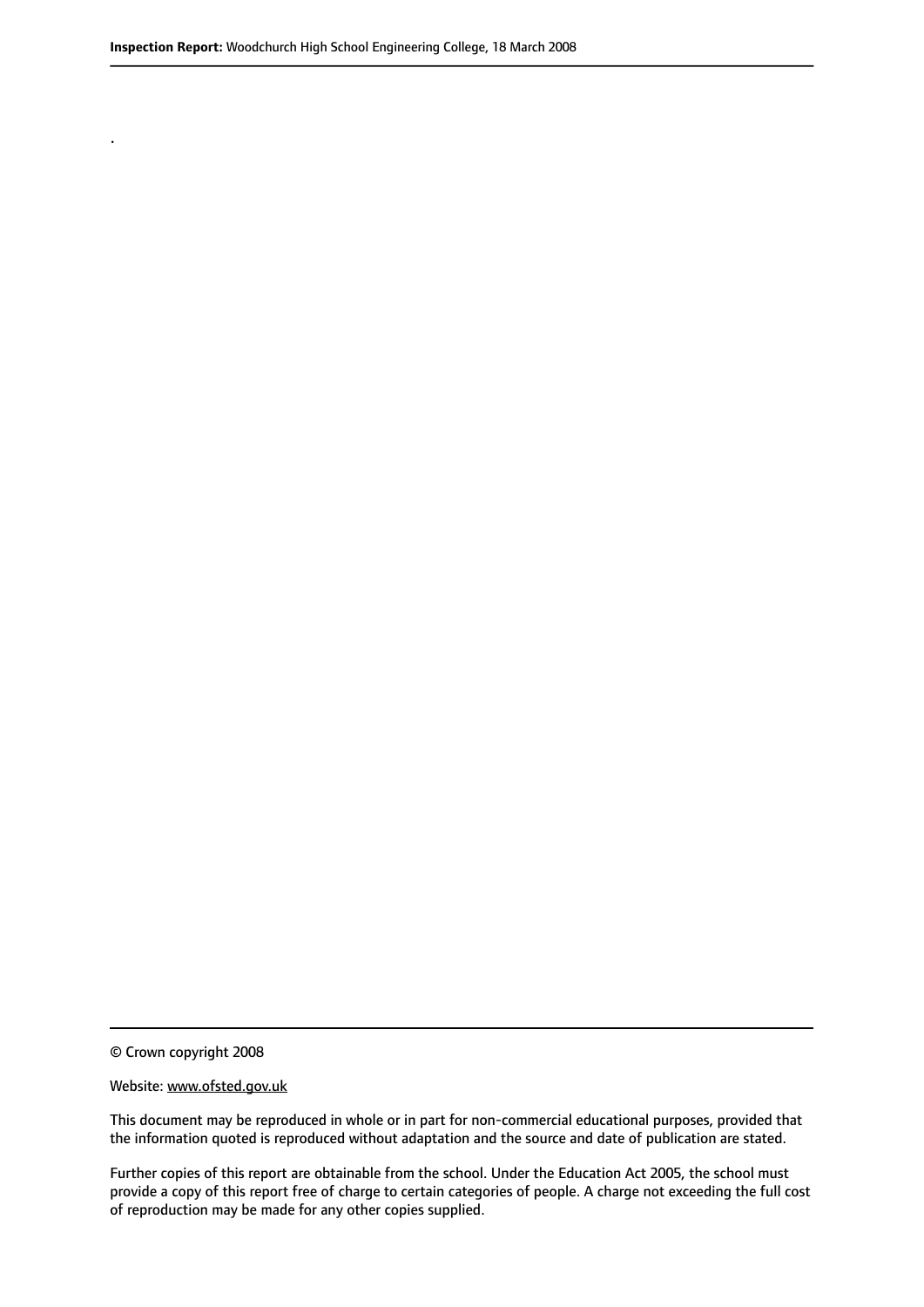### **Introduction**

The inspection was carried out by two Additional Inspectors. They evaluated the overall effectiveness of the school and investigated the following issues: the quality of teaching and learning and how this relates to the relative progress of pupils across the school; leadership and management, including the impact of specialist college status; how well Every Child Matters themes have been integrated into the school's pastoral systems; and the school's particular strengths in caring for pupils with learning difficulties and/or disabilities and for looked-after children. Evidence was gathered from the school's self-evaluation, its own assessment records and from national assessment data. Reports to governors were examined along with a range of pupils' written work. There were interviews with senior members of staff, pupils from the school forum, governors and a senior officer from the local authority. We visited a number of lessons and analysed the information contained in the inspection questionnaires parents returned. Other aspects of the school's work were not investigated in detail, but the inspectors found no evidence to suggest that its own assessments, as given in its self-evaluation, were not justified, and these have been included where appropriate in this report.

### **Description of the school**

This larger than average school serves an area of high social and economic disadvantage. Around 98% of its pupils are White British in origin. Very small numbers of pupils come from minority ethnic backgrounds and no pupil is at an early stage of learning English. There is a good level of pupil stability; few pupils enter or leave school other than at the beginning or end of the academic year. The proportion of pupils entitled to free school meals is almost twice the national average. Woodchurch is a non-selective school in an authority that sends a large proportion of its pupils to grammar schools. A broadly average proportion of pupils are on the special educational needs register, but more than twice the national average have a statement of special educational need. This partly reflects the fact that the school houses a designated unit for pupils with autism and makes specialist provision for pupils with physical impairment. Amongst the other pupils with learning difficulties and/or disabilities, the predominant needs are for social, emotional or behavioural support or for help with moderate learning difficulties. The school has numerous awards, including the International Schools Award. It has Investors in People accreditation and has held Beacon School status for inclusion since 2000. It gained Engineering College status in 2002 and renewed this in 2007. There are detailed plans for the school to move into newly built premises on an adjacent site within the next two years.

#### **Key for inspection grades**

| Grade 1 | Outstanding  |
|---------|--------------|
| Grade 2 | Good         |
| Grade 3 | Satisfactory |
| Grade 4 | Inadequate   |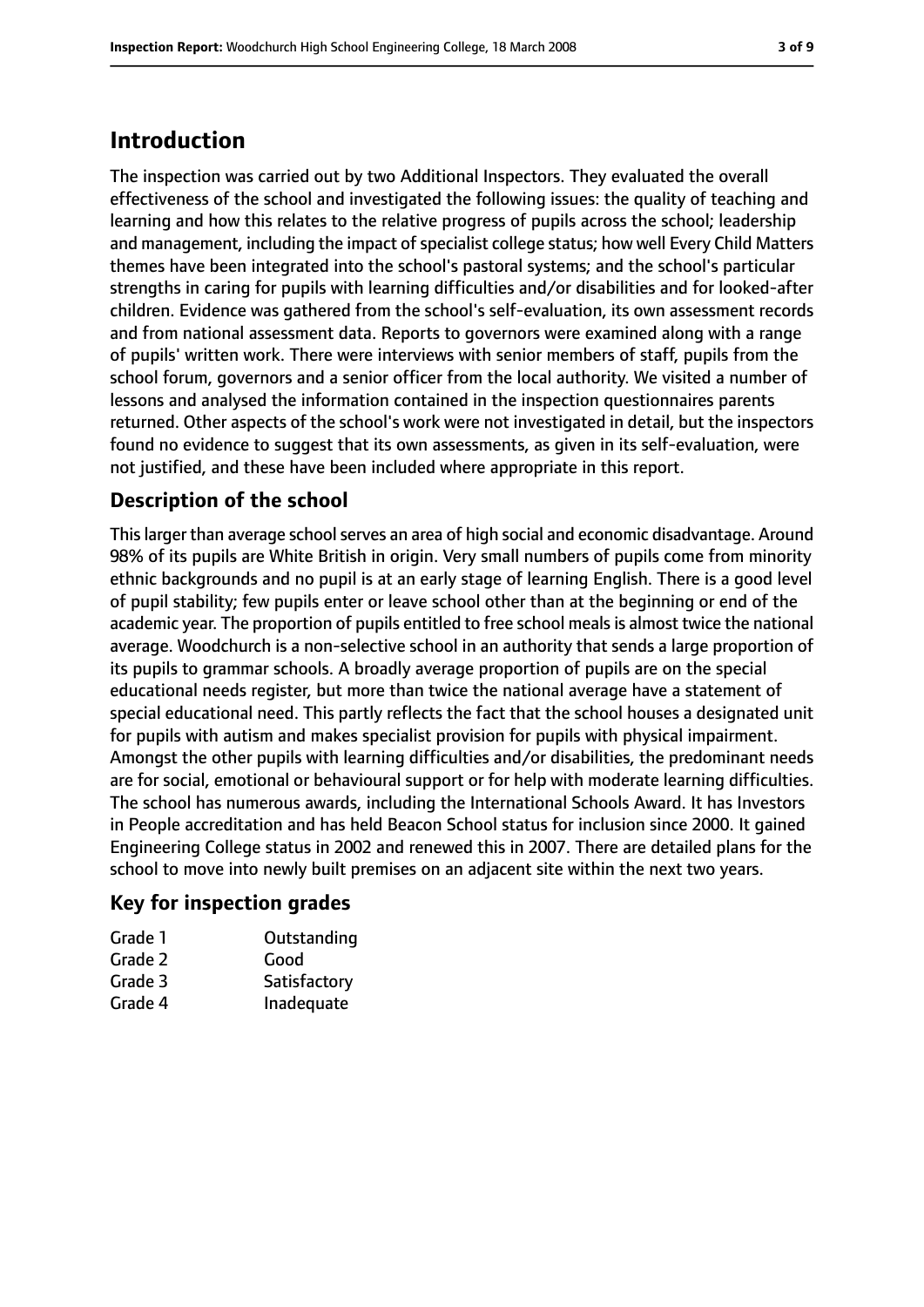## **Overall effectiveness of the school**

#### **Grade: 1**

Woodchurch High School provides an outstanding quality of education for its pupils.

It has significant strengths across all areas but especially in the outstanding achievement of its pupils, their excellent personal development, and the exceptional provision for their well-being, care and guidance. All of this is brought about by the high proportion of effective teaching and exemplary leadership and management.

The 2007 GCSE results were close to the national average and the school's highest ever. For example, the proportion of pupils achieving at least five GCSE grades A\* to C (including both mathematics and English) was broadly average. The proportions of pupils achieving at least five A\* to G grades and at least one A\* to G grade were above average. Almost every pupil achieved at least one grade C at GCSE. All of this adds up to outstanding progress from the pupils' below average starting points on entry to the school, and is the result of very good teaching and excellent leadership and management. The resultsin some subjects were particularly good - for example, the biology part of the triple science courses, especially for the girls; the sports studies results, especially for the boys; and the information and communication technology (ICT) results for both boys and girls. Pupils achieve exceptionally well from their starting points to the end of Key Stage 4, although standards at the end of both Key Stages 3 and 4 are below average.

The quality of teaching is mostly good across the school, with a significant minority of outstanding teaching and just a small proportion of teaching that is satisfactory rather than good. Recent staff turnover has led to the appointment of a large number of newly qualified staff but their well managed induction to the school and thorough ongoing professional development makes it hard to tell that they are new to teaching. Typical strengths of the teaching seen are the good quality planning, including very clear learning objectives, so that pupils know exactly what they are expected to do. The expectations of pupils are high and they are seen to rise well to the challenge and achieve accordingly.

Pupils' personal development and well-being are outstanding. Pupils' behaviour both in and out of lessons and their attitudes to learning are excellent. Attendance levels are above average. Pupils feel safe and confident that any difficulties will be picked up and dealt with promptly and effectively. They see the staff as the principal strength of the school. Relationships are very secure. Lessons are interesting and learning is enjoyable. This contributes to their outstanding progress and achievement. Pupils understand the importance of exercise in a healthy lifestyle. The school provides a good selection of opportunities for pupils' participation. The school's sporting successes reflect this. Pupils contribute very well to the school and wider communities, aware of the needs of others. They show care in their attitudes towards others in and around the school. Pupils eagerly take on responsibility and contribute much to the school and wider community, working with the elderly and with primary school pupils. They are confident that they have a strong voice in all aspects of school affairs. They are also linked to enterprise activities which raise money for local and international charities. Their well-developed literacy, numeracy and ICT skills prepare them effectively for the next stage of their lives.

The school's provision to meet the diverse needs of pupils is exceptional. The curriculum is outstanding. It is thoroughly inclusive, flexible and makes a significant contribution to pupils' personal development. Pupils with learning difficulties and/or disabilities and those who are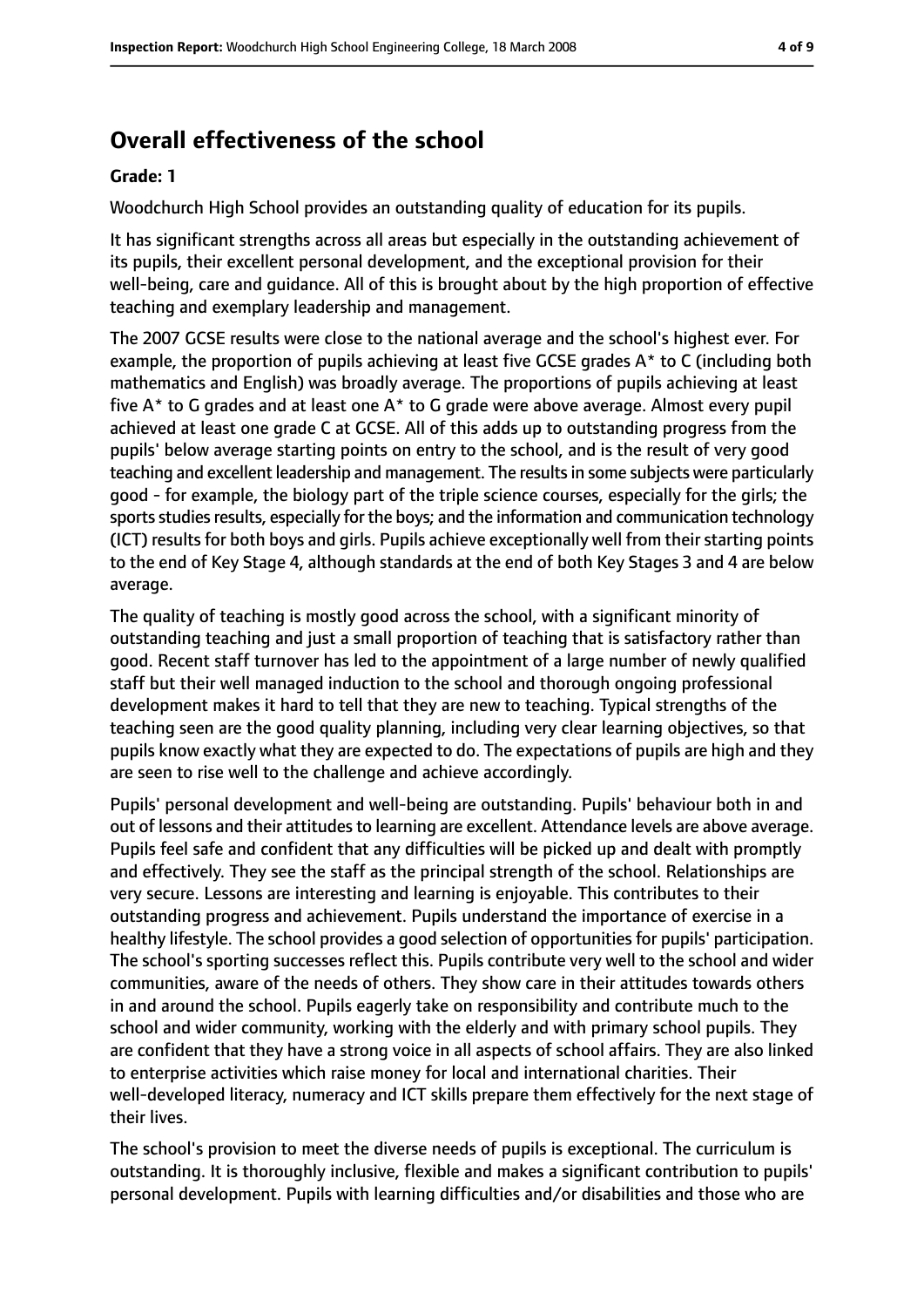gifted or talented, are very well served. For example there is early GCSE entry for high flyers. Curricular development is based on a thorough analysis of pupils' learning needs and aspirations. The good impact of the engineering specialism is reflected well in the strength of vocational education. Curriculum review identifies what is working effectively and what is not. The impact of innovation is evaluated and modified in the light of review. The impact of the school's specialist status is very well established, not just in the school's focus subjects of mathematics, science, technology and ICT, but also across the rest of the school. For example, the increasingly strong industrial links have broadened pupils' aspirations and opportunities. There is excellent enrichment of the curriculum, much of it derived from specialist studies and links with business, industry and other agencies. All of this makes a significant contribution to pupils' skill development.

The school provides outstanding care, guidance and support for its pupils. Safeguarding arrangements meet current government guidelines. Academic monitoring is instrumental in promoting high achievement because pupils know their targets and what to do to improve. They know how well they are doing and how well they should be doing. The very effective targeted support in class and thorough intervention arrangements enable pupils with learning difficulties and/or disabilities to cope and make similar progress to classmates. Excellent sensitive support enables full participation in lessons. Records of pupils' progress are efficiently kept. Pupils who need them have individual education plans of good quality. Pupils say they receive excellent advice on option and career choices. Excellent monitoring systems mean that any decline is picked up quickly and remedial intervention put in place.

The vast majority of parents are very happy with the school. Typical positive comments are, 'The staff are exceptional and strive to get the best out of our children, the pupils couldn't have gone to a more supportive school. It motivates and encourages its pupils to succeed in everything they do and definitely lives up to its outstanding reputation.' Pupils told inspectors that they feel valued as individuals because the staff know and support them so well. They feel that the curriculum meets their needs in its variety of subjects and qualifications.

The excellent quality of the leadership and management of the school is a central reason for the school's continued success. School development planning is of very good quality. The school's self-evaluation is both accurate and effective. Governance is particularly strong, ensuring that finances are healthy. The school has an excellent capacity for improving even further and gives outstanding value for money. A key factor is the well established and widely respected headteacher, who is highly regarded by all who work with her for her professional, methodical, inspirational, analytical and caring approach. The headteacher's success in instilling a child-focused approach among all staff helps to explain why the school continues to be as successful and popular with parents and pupils as it has been for many years. Above all, what the school does best is develop pupils' confidence in themselves. This is a priceless gift to give its pupils.

#### **What the school should do to improve further**

There are no significant areas for improvement.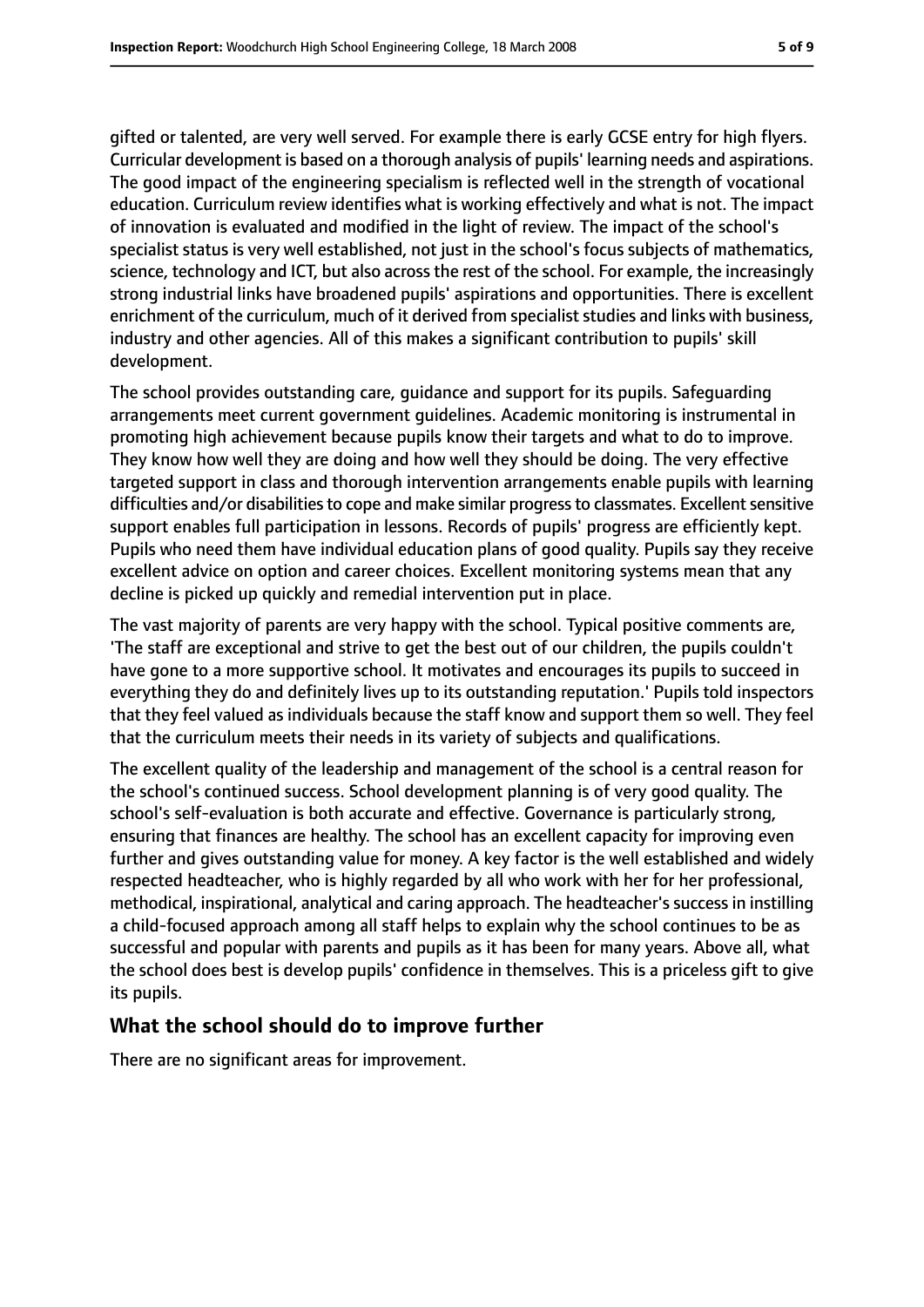**Any complaints about the inspection or the report should be made following the procedures set out in the guidance 'Complaints about school inspection', which is available from Ofsted's website: www.ofsted.gov.uk.**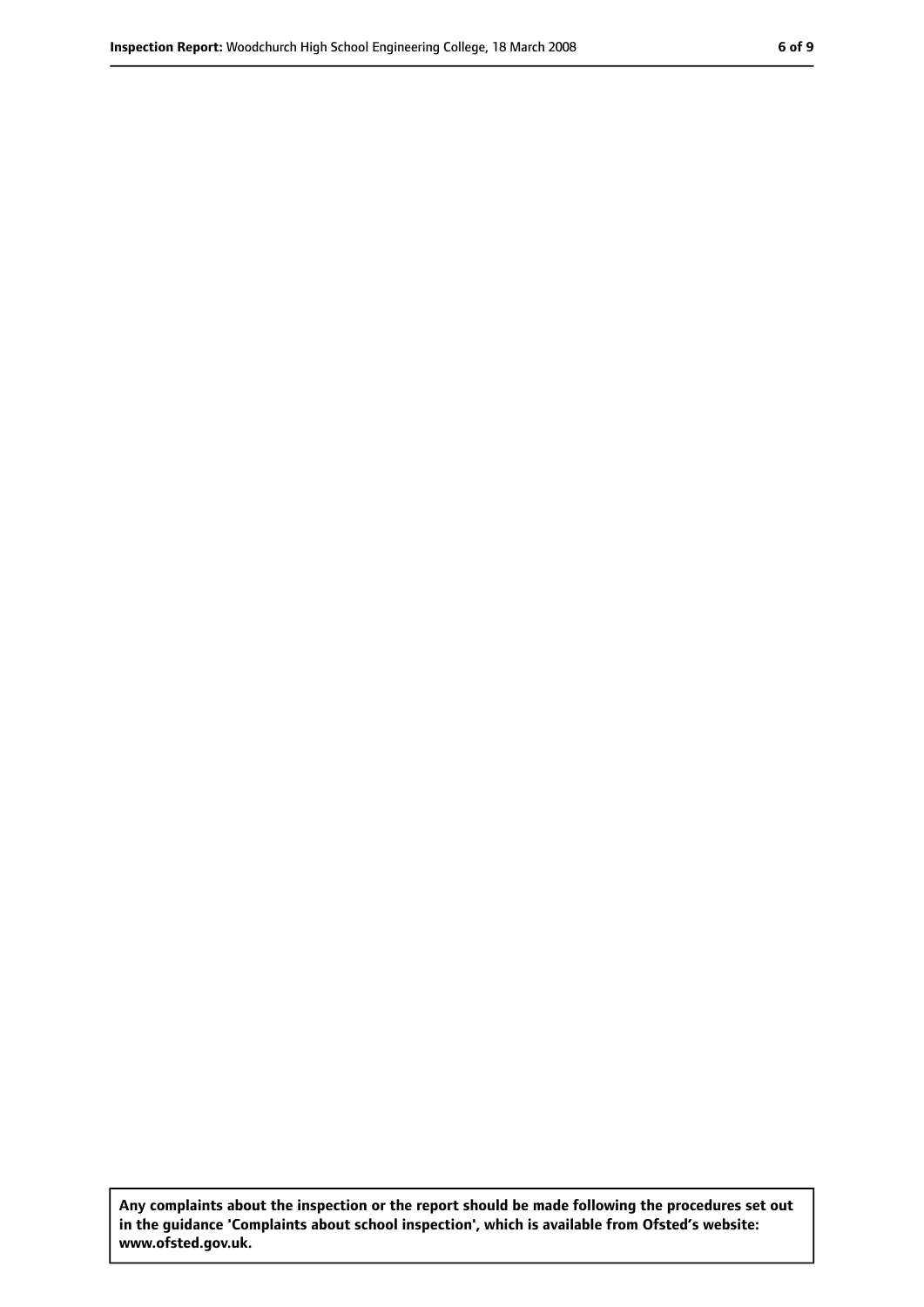### **Inspection judgements**

| $^{\cdot}$ Key to judgements: grade 1 is outstanding, grade 2 good, grade 3 satisfactory, and | <b>School</b>  |
|-----------------------------------------------------------------------------------------------|----------------|
| arade 4 inadequate                                                                            | <b>Overall</b> |

### **Overall effectiveness**

| How effective, efficient and inclusive is the provision of education, integrated<br>care and any extended services in meeting the needs of learners? |     |
|------------------------------------------------------------------------------------------------------------------------------------------------------|-----|
| Effective steps have been taken to promote improvement since the last<br>inspection                                                                  | Yes |
| How well does the school work in partnership with others to promote learners'<br>well-being?                                                         |     |
| The capacity to make any necessary improvements                                                                                                      |     |

### **Achievement and standards**

| How well do learners achieve?                                                                               |  |
|-------------------------------------------------------------------------------------------------------------|--|
| The standards <sup>1</sup> reached by learners                                                              |  |
| How well learners make progress, taking account of any significant variations between<br>groups of learners |  |
| How well learners with learning difficulties and disabilities make progress                                 |  |

### **Personal development and well-being**

| How good is the overall personal development and well-being of the<br>learners?                                  |  |
|------------------------------------------------------------------------------------------------------------------|--|
|                                                                                                                  |  |
| The extent of learners' spiritual, moral, social and cultural development                                        |  |
| The extent to which learners adopt healthy lifestyles                                                            |  |
| The extent to which learners adopt safe practices                                                                |  |
| How well learners enjoy their education                                                                          |  |
| The attendance of learners                                                                                       |  |
| The behaviour of learners                                                                                        |  |
| The extent to which learners make a positive contribution to the community                                       |  |
| How well learners develop workplace and other skills that will contribute to<br>their future economic well-being |  |

### **The quality of provision**

| How effective are teaching and learning in meeting the full range of the<br>learners' needs?          |  |
|-------------------------------------------------------------------------------------------------------|--|
| How well do the curriculum and other activities meet the range of needs<br>and interests of learners? |  |
| How well are learners cared for, guided and supported?                                                |  |

 $^1$  Grade 1 - Exceptionally and consistently high; Grade 2 - Generally above average with none significantly below average; Grade 3 - Broadly average to below average; Grade 4 - Exceptionally low.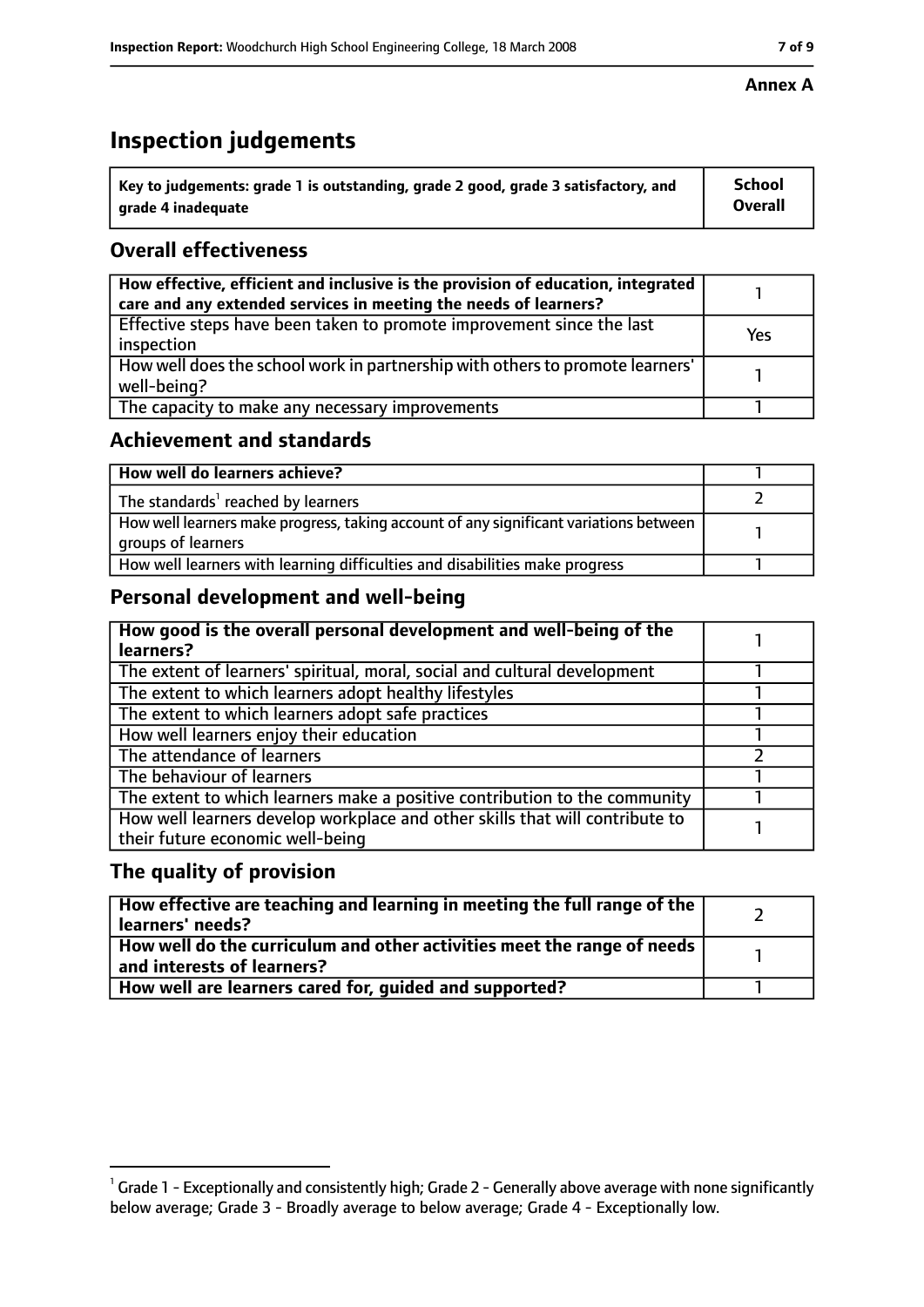## **Leadership and management**

| How effective are leadership and management in raising achievement<br>and supporting all learners?                                              |     |
|-------------------------------------------------------------------------------------------------------------------------------------------------|-----|
| How effectively leaders and managers at all levels set clear direction leading<br>to improvement and promote high quality of care and education |     |
| How effectively leaders and managers use challenging targets to raise standards                                                                 |     |
| The effectiveness of the school's self-evaluation                                                                                               |     |
| How well equality of opportunity is promoted and discrimination tackled so<br>that all learners achieve as well as they can                     |     |
| How effectively and efficiently resources, including staff, are deployed to<br>achieve value for money                                          |     |
| The extent to which governors and other supervisory boards discharge their<br>responsibilities                                                  |     |
| Do procedures for safequarding learners meet current government<br>requirements?                                                                | Yes |
| Does this school require special measures?                                                                                                      | No  |
| Does this school require a notice to improve?                                                                                                   | No  |